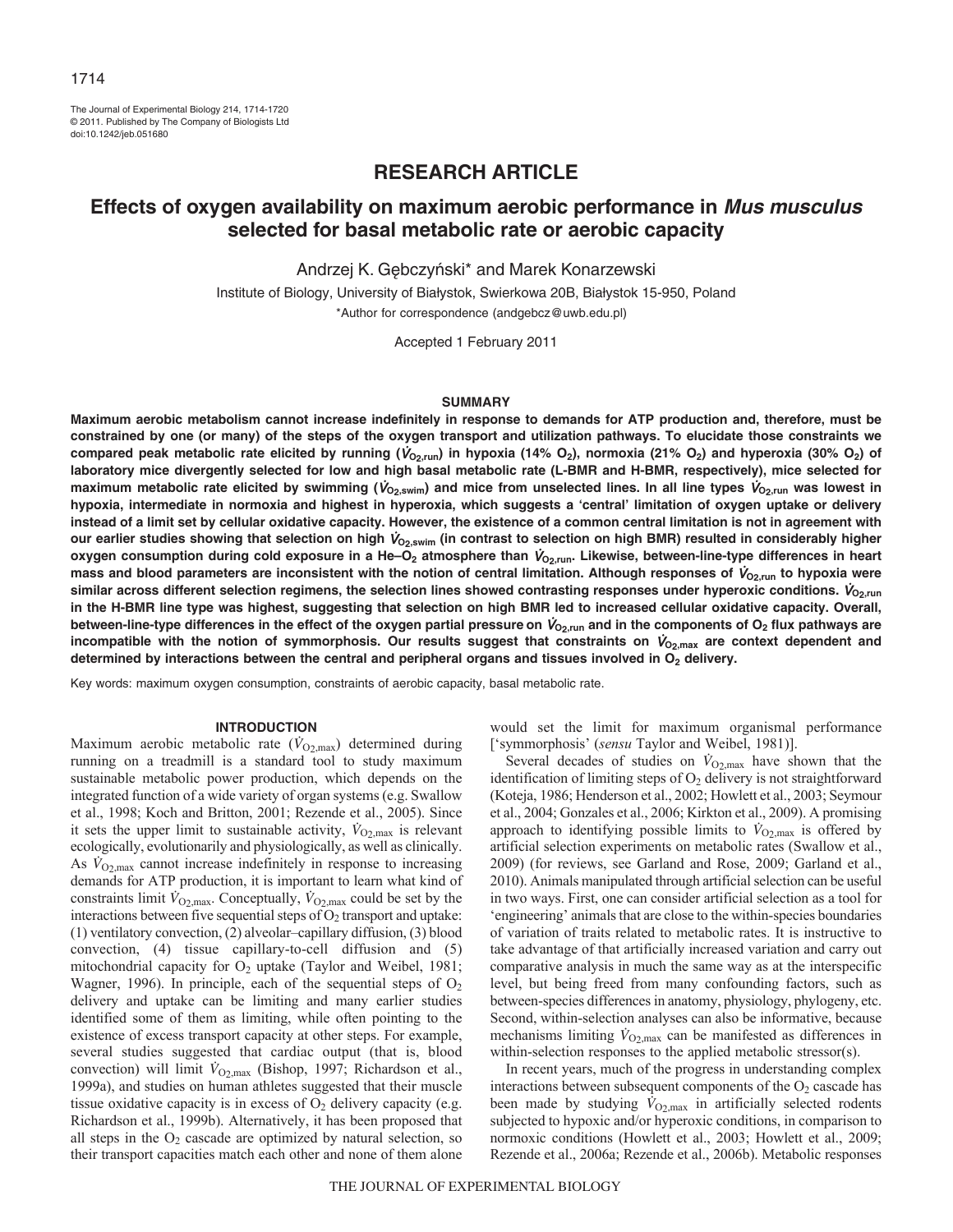to different partial pressures of  $O_2(P_{O_2})$  can give insights into which of these steps is limiting.

We hypothesise that under moderately hypoxic conditions one can expect a reduction in  $V_{\text{O}_2,\text{max}}$  (so-called central limitation) unless there exists an excess capacity for  $O_2$  uptake and delivery at steps 1–3 that can offset the reduction of  $P_{O_2}$  relative to normoxia. The existence of limitations at steps 1–3 would be further supported by a significant increase of  $V_{\text{O2,max}}$  in response to hyperoxia as a result of facilitated pulmonary diffusion and/or blood convection. However, an increase in  $\dot{V}_{O2, \text{max}}$  under hyperoxia would be only possible if the extra  $O_2$  can be consumed at capillary-to-cell and mitochondrial level. Otherwise, the lack of such an increase would point to potential constraints at the tissue level (so-called peripheral limitation). The consistency (or the lack thereof) of the above responses across different artificial selection regimens applied within species can inform us about the 'design constraint' related to the symmorphosis principle.

Our laboratory has been running two experiments on lines of mice: selection for high maximum metabolic rate elicited by swimming  $(\dot{V}_{O2,swim})$  and divergent selection on basal metabolic rate (BMR). These experiments provide us with a unique opportunity to examine interactions between aerobic limits elicited by different ambient partial pressure of  $O_2$  and selection-generated differences in metabolism. We have already demonstrated that selection on  $\dot{V}_{\text{O}_2,\text{swim}}$  resulted in correlated increases of both normoxic  $\dot{V}_{\text{O2,max}}$  elicited by running  $(\dot{V}_{O2,run})$  and heart mass, which we assume is a proxy of cardiac output (Bishop, 1997; Gębczyński and Konarzewski, 2009b). In both line types (selected and randomly bred), maximum metabolic rates elicited by cold exposure in a  $He-O<sub>2</sub>$  atmosphere (hereafter referred to as  $\dot{V}_{\text{O}_2,\text{cold}}$ ) were significantly higher than  $\dot{V}_{\text{O}_2,\text{run}}$  (Gebczynski and Konarzewski, 2009b). When compared with mice selected for high BMR, mice selected for low BMR differed in spontaneous locomotor activity and heart mass, but did not differ with respect to  $V_{\text{O}_2,\text{run}}$  in normoxia or  $\dot{V}_{O_2,\text{cold}}$  (Książek et al., 2004; Brzęk et al., 2007; Gębczyński, 2008; Gębczyński and Konarzewski, 2009a). Moreover, in the BMR-selected lines, values of  $\dot{V}_{\text{O}_2,\text{run}}$  and  $\dot{V}_{\text{O}_2,\text{cold}}$  were similar (unlike in the  $\dot{V}_{\text{O2,swim}}$  line type).

In the current study our objective was to use different levels of  $O<sub>2</sub>$ availability to help identify possible limits to  $V_{\text{O2,max}}$  elicited by forced exercise in mice from both selection experiments. We compared the responses to hypoxia and hyperoxia in mice of both line types in the context of the central and peripheral components of the  $O<sub>2</sub>$  cascade and their relevance to the idea of 'symmorphotic' design.

### **MATERIALS AND METHODS Animals**

#### Selection on BMR

We used 12-week-old males of outbred Swiss-Webster laboratory mice (*Mus musculus* Linnaeus 1758) subjected to divergent nonreplicated artificial selection toward high (H-BMR) and low (L-BMR) BMR corrected for body mass [for details see Książek et al. (Książek et al., 2004)]. Lines are maintained in animal facilities at the Institute of Biology, University of Bialystok, Poland. Briefly, depending on breeding success, in subsequent generations we maintain 30–35 families in each selected line type. Whenever possible, no less than three randomly chosen males and three females from each family were tested for BMR at 31–32°C, a temperature within the thermoneutral zone of our mice (M.K., unpublished data). Mice are fasted for 6h before measurements. We defined BMR as the lowest 4min readout during the last 2h of the 3h trial period, within which oxygen concentration does not change by more than 0.01%. Animals characterized by the highest (in H-BMR line type) or lowest (L-BMR line type) body-mass-corrected BMR are chosen as progenitors and always mated outside their families.

In the study described here we used 38 H-BMR males and 39 L-BMR males of generation F34. In H-BMR and L-BMR males the BMR averaged  $71.0\pm2.3$  and  $44.5\pm2.1$  mlO<sub>2</sub> h<sup>-1</sup>, respectively, a 60% between-line-type difference. This difference is sufficiently large to be confidently attributed to the results of selection, rather than to genetic drift (Gębczyński and Konarzewski, 2009a). Body mass did not differ between line types (H-BMR line type: 36.4±0.7g, L-BMR line type: 36.5±0.6g).

## Selection on  $\dot{V}_{\text{O2,swim}}$

We used 205 12-week-old males from the 12th generation. Bodymass-corrected  $V_{O2,swim}$  differed considerably between selected and random bred (control) individuals entering the experiment  $(282.5\pm4.2 \text{ ml } O_2 \text{ h}^{-1}$  and  $253.2\pm4.4 \text{ ml } O_2 \text{ h}^{-1}$ , respectively; ANCOVA, *F*3,623.1, *P*<0.01).

Briefly, we established eight genetically isolated Swiss-Webster laboratory mice lines and in each of them maintained 10–15 families. In four of the lines, mice were selected for high  $\dot{V}_{O2, \text{swim}}$ , and the other four were randomly bred (hereafter referred to as RB), control lines. To measure  $\dot{V}_{O2,swim}$  we used a vertically positioned cylindrical Plexiglas® metabolic chamber supplied with atmospheric air (700mlmin–1). The chamber was partly filled with water maintained at 25±0.2°C, leaving a dry volume of 560ml. Each mouse was placed just above the water level on a movable platform, and allowed 10min for adaptation. The platform was then abruptly submerged to force the animal to swim.  $\dot{V}_{O2,swim}$  was defined as the highest body-mass-corrected oxygen consumption averaged over 2min of a 5min swim. Animals with the highest  $\dot{V}_{O2,swim}$  were chosen as progenitors of the selected lines. No fewer than three randomly chosen males and three females from each family were subjected to metabolic trials. Of these, no more than two (typically one) males and females were chosen as progenitors and mated outside their families. Exactly the same procedure was applied to the RB lines, except that the mated individuals were picked at random, but still mated outside their families.

### **Husbandry**

After weaning, animals were housed in same-sex and same-family groups of up to five individuals per cage at 23°C. They were maintained on a 12h:12h light:dark cycle and had unlimited access to murine chow (Labofeed H, FPP, Kcynia, Poland) and water.

## **Measurements of**  $\dot{V}_{O2,run}$

Upon completion of measurements of BMR and  $\dot{V}_{O2,swim}$  as part of the routine selection protocols, randomly selected males (up to three individuals from each family within line type, not qualified as progenitors) were randomly assigned to three  $P_{O_2}$  trials and subject to measurements of  $\dot{V}_{O2, \text{run}}$  carried out using a motorized treadmill enclosed in a metabolic chamber (700ml in volume) that was fitted to the above-described respirometry system. We elected to carry out measurements of  $V_{O2, run}$  sequentially because of logistical constraints – first, within selection on BMR, then within selection on  $\dot{V}_{O2, \text{swim}}$ . This was a compromise between statistical and logistical demands, which allowed us to minimize the overall duration of measurements, and therefore to minimize the confounding effect of aging on measured traits (P. Brzęk, A. Książek, A. Dobrezyń and M.K., unpublished data), albeit at the expense of the desirable random block design of the experiment.

We used a measurement protocol similar to earlier published studies (Swallow et al., 1998; Rezende et al., 2006a), with an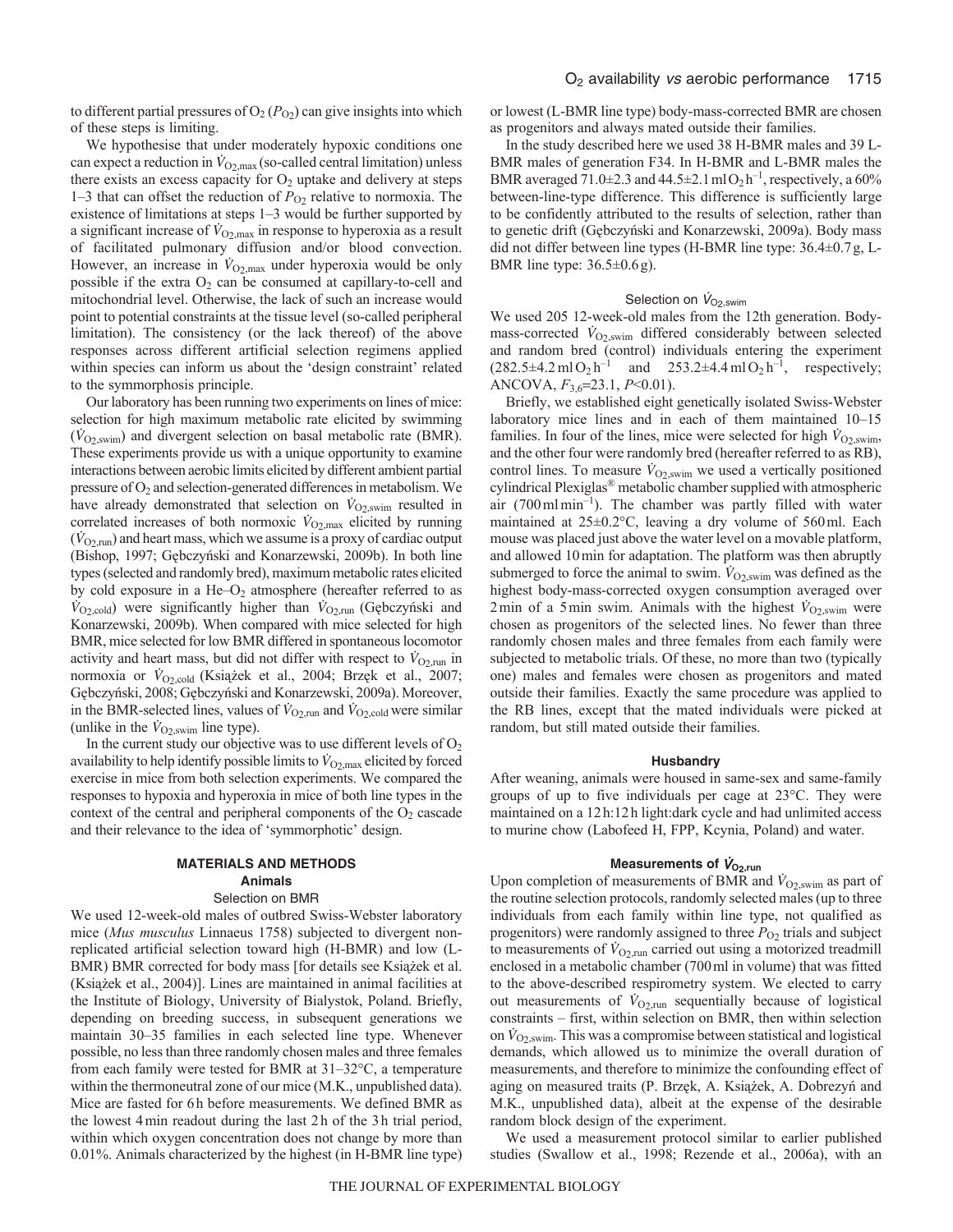### 1716 A. K. Gębczyński and M. Konarzewski

enclosed treadmill functioning as a metabolic chamber. Outside atmospheric air, or mixtures of 70% nitrogen/30% oxygen or 86% nitrogen/14% oxygen, was dried and forced through a copper coil submerged along with the treadmill in a water bath to equalize and control temperature ( $23\pm1.0^{\circ}$ C). The flow rate was 700 mlmin<sup>-1</sup> (mass flow meter, Sierra Instruments, Monterey, CA, USA). Animals were individually placed in the chamber while the treadmill was stopped and the system was sealed and submerged in the water bath. 'Resting' oxygen consumption was recorded for 2min. The treadmill was then started at an initial speed of  $0.7 \text{ km h}^{-1}$ . Mice were induced to run by a mild electric current (200V, 0.5–1.5mA) through a horizontal grid of six 2mm bars spaced 5mm apart at the end of the moving belt. Speed was increased every 2min by  $0.5 \text{ km h}^{-1}$ . Trials were ended when the mouse failed to keep pace with the treadmill, on average after 7.9 min of running (from 6.7 min in hypoxia to 8.7min in hyperoxia). Oxygen concentration was recorded every 0.5s by a computer. We used the highest oxygen consumption averaged over 1 min as  $\dot{V}_{O2,\text{run}}$ .

Each mouse was measured only once, in hypoxia, normoxia or hyperoxia. Three animals failed to run on the treadmill and were subsequently removed from the experiment (two individuals and one individual from the BMR and  $\dot{V}_{O2,swim}$  selection experiments, respectively). For this reason within-line-type sample sizes varied between experimental groups (see Table1).

We carried out measurements changing the  $P<sub>O2</sub>$  every half a day, whereas the  $P_{O2}$  of the very first set of measurements on the very first morning was selected at random. The next  $P_{O_2}$  value was randomly drawn from the two remaining options. The next day, we started with measurements at the same  $P_{O2}$  as on the previous afternoon and continued with the third (yet not applied)  $P_{O_2}$ , and so on. This sequence assured an equal distribution of  $P<sub>O2</sub>$  values between morning and afternoon measurements.

All metabolic trials were carried out between 08:00 and 20:00h. Metabolic data were collected and analysed with Sable System (Sable System, Salt Lake City, UT, USA) DATACAN V software. We calculated oxygen consumption rates using equation 4a of Withers (Withers, 1977), and attempted to correct instantaneous values of  $O_2$  consumption for the chamber washout time by applying a *Z* transformation [Bartholomew et al. (Bartholomew et al., 1981) implemented in DATACAN V software]. However, as the magnitude of the correction was less than 1%, and caused an increase in variance, we elected not to apply the correction in our final analyses. We used the highest oxygen consumption averaged over 1 min as  $\dot{V}_{\text{O2,run}}$ .

### **Measurements of red blood cells and haemoglobin in mice** selected on their  $V_{O<sub>2,swim</sub>}$

Immediately after measurements of  $\dot{V}_{\text{O}_2,\text{run}}$ ,  $\dot{V}_{\text{O}_2,\text{sum}}$ -selected and RB mice were killed by cervical dislocation. Blood for measurements was taken directly from the heart. To determine red blood cell (RBC) concentrations, 5 µl of blood was diluted with 1 ml of Hayem reagent solution and the cells were counted under a microscope using a Bürker counting chamber (Carl Roth, Karlsruhe, Germany). Haemoglobin concentration was estimated, in duplicate, by adding  $20 \mu l$  of blood to a test tube containing 5 ml of Drabkin's reagent and the mixture was incubated for 30min at room temperature in the light. Absorbance was then measured at 540nm using a UV-1201V spectrophotometer (Shimadzu Corp., Kyoto, Japan). Concentrations were determined from calibration curves obtained with standard haemoglobin solutions diluted in Drabkin's reagent at the following concentrations: 0.0, 5.0, 10.0, 15.0 and  $20.0$  g  $100$  ml<sup>-1</sup>.

#### **Statistics**

 $\dot{V}_{\text{O2,xun}}$  of mice selected on  $\dot{V}_{\text{O2,xvim}}$  was analysed with a mixed model extension of a general linear model (proc MIXED, version 9.1, SAS Institute, Cary, NC, USA, 1996) with line type (selected *vs* random bred) and partial oxygen pressure (hypoxia, normoxia and hyperoxia) as fixed factors, line (replication) nested within line type and family affiliation (nested within line) as random factors. Body mass measured immediately prior to the trial was used as a covariate. The effects of  $P_{O_2}$ , line type and  $P_{O_2} \times$  line-type interaction were tested by means of an *F*-test against variation of a random  $P_{O_2}$   $\times$ line-within-line-type interaction as the error term. We also applied a similarly structured statistical model (but without  $P_{O2}$  as a fixed factor, body mass as covariate and line nested within line type as the error term) to analyse between-line-type differences in the number of RBCs and haemoglobin concentration.

Our selection on BMR was not replicated. To directly compare responses of mice from the BMR-selected lines with the  $\dot{V}_{O2, \text{swim}}$ selected and RB lines we pooled  $\dot{V}_{O2, \text{run}}$  for all line types and then analysed the between-line-type variation by means of the proc MIXED procedure with the model structure as described above (which we refer to as the 'common' model). Because the line type  $\times P_{O2}$ interaction was statistically significant in a common model, we carried out separate analyses for all line types within each level of  $P<sub>O2</sub>$  (with a random effect of line nested within line type as an error term).

To further elucidate the effect of  $P_{O_2}$  we separately compared  $\dot{V}_{\text{O}_2,\text{run}}$  of mice from our two artificial selection regimes with  $\dot{V}_{\text{O}_2,\text{run}}$ of four RB lines. We also analysed  $\dot{V}_{O2,\text{run}}$  of mice divergently selected on BMR (H-BMR *vs* L-BMR) by means of the mixed model as described above for selection on  $\dot{V}_{O2,swim}$ , with family affiliation (nested within line type) as the error term.

Because mice used in this experiment were drawn from the pool of animals not qualified as progenitors, they cannot be considered as a random unbiased sample. For all analyses, assumptions of parametric tests were met (Sokal and Rohlf, 1995). All *P*-values shown are from two-tailed tests.

Table 1. Unadjusted body mass and peak metabolic rate of the mouse lines used in different partial pressures of oxygen

| Mouse line            | $\dot{V}_{\rm O2, run}$ (ml $\rm O_2 \, h^{-1})^*$ |                      |                       |                                |  |
|-----------------------|----------------------------------------------------|----------------------|-----------------------|--------------------------------|--|
|                       | Body mass (g)                                      | Hypoxia (14% $O2$ )  | Normoxia (21% $O2$ )x | Hyperoxia $(30\% \text{ O}_2)$ |  |
| H-BMR                 | $36.4 \pm 0.7$ (32)                                | $237.3 \pm 8.2$ (9)  | $304.0 \pm 7.5(11)$   | $345.5 \pm 6.8(13)$            |  |
| L-BMR                 | $36.5 \pm 0.6$ (39)                                | $227.3 \pm 7.1(12)$  | $291.1 \pm 6.9(12)$   | $317.1 \pm 6.6(14)$            |  |
| $V_{O2, \text{swim}}$ | $36.4 \pm 0.5$ (110)                               | $235.3 \pm 3.6$ (37) | $304.1 \pm 3.8$ (35)  | $321.4 \pm 4.0$ (38)           |  |
| Random bred (control) | $35.6 \pm 0.5$ (95)                                | $228.3 \pm 3.8$ (35) | $286.5 \pm 4.1$ (29)  | $303.6 \pm 4.0$ (31)           |  |

\*V<sub>O2,run</sub>, peak metabolic rate elicited by running; H-BMR, high basal metabolic rate; L-BMR, low basal metabolic rate; V<sub>O2,swim</sub>, line type selected for high level of maximum oxygen consumption elicited by swimming.

Values are means  $\pm$  s.e.m. (N).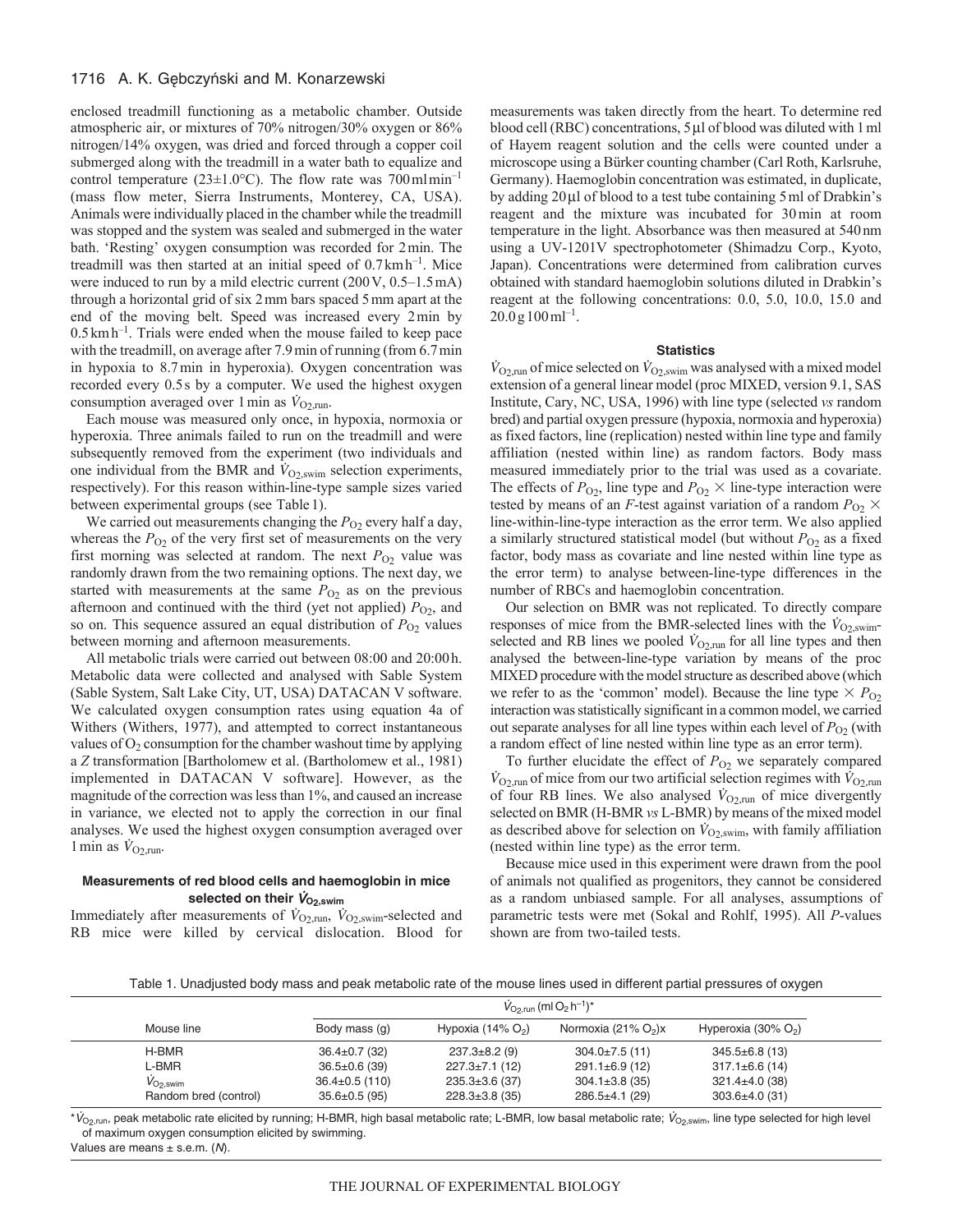### **RESULTS**

#### **Common model**

Mean body mass did not vary between lines and  $V_{O_2, run}$  was strongly affected by  $P_{O_2}$  in all line types (Table 1).

A mixed 'common' model with line type (H-BMR, L-BMR,  $\dot{V}_{\text{O}_2,\text{swim}}$  and RB) revealed a weak line type  $\times P_{\text{O}_2}$  interaction  $(F_{6,12}=2.89, P=0.05, Fig.1)$ . To pinpoint the source of this interaction we repeated the analysis of  $\dot{V}_{O2,run}$  within each level of  $P_{O2}$ . These analyses did not detect an effect of line type at  $14\%$  and  $21\%$  O<sub>2</sub> ( $F_{3,6}=1.68$ , *P*=0.27 and  $F_{3,6}=3.39$ , *P*=0.09, respectively), but revealed a significant line-type effect at 30%  $O_2$  ( $F_{3,6}$ =6.58, *P*=0.02). A Tukey's test indicated that this effect was due to significant differences between H-BMR and randomly selected line types  $(P=0.05)$ .

#### **Divergent selection on BMR**

A mixed model of ANCOVA of  $\dot{V}_{O2,\text{run}}$  with line type (H-BMR, L-BMR and RB) revealed a significant effect of  $P_{O_2}$  ( $F_{2,6}=191.6$ , *P*<0.001) and line type  $(F_{2,6}=19.1, P=0.002)$  with a nonsignificant line type  $\times$   $P_{\text{O}_2}$  interaction ( $F_{4,6}=3.7$ ,  $P=0.07$ ).  $\dot{V}_{\text{O}_2,\text{run}}$  differed significantly between all three levels of  $P_{O_2}$  (pair-wise Tukey's test, *P*=0.01). The Tukey's test also revealed significant differences between H-BMR and the other two line types  $(P=0.05)$ .

Within-selection ANCOVA with  $P_{O_2}$  and line type (L-BMR and H-BMR only) as fixed effects did not reveal a significant line type  $\times$  *P*<sub>O2</sub> interaction (*F*<sub>2,47</sub>=0.77, *P*=0.47), but detected strong effects of  $P_{O_2}$  ( $F_{2,47}$ =36.8,  $P<0.001$ ) and line type ( $F_{1,47}$ =11.5,  $P=0.001$ ), with significant differences between all three levels of  $P_{O_2}$  (pairwise Tukey's test, *P*<0.001; Fig.2).

### Selection on  $V_{O<sub>2</sub>,swim}$

 $\dot{V}_{\text{O2,run}}$  was significantly affected by  $\bar{P}_{\text{O2}}$  (*F*<sub>2,12</sub>=453.1, *P*<0.0001) with values significantly different between all three  $P_{O2}$  levels (pairwise Tukey's test,  $P<0.001$ ; Fig. 3).  $\dot{V}_{O2,run}$  was also affected by the line type  $(F_{1,12}=21.8, P=0.0005)$ , with values consistently higher in lines selected for  $\dot{V}_{\text{O}_2,\text{swim}}$  across all  $P_{\text{O}_2}$  levels (Fig. 3). The  $P_{\text{O}_2} \times$ line type interaction was not significant  $(F_{2,12}=2.6, P=0.1)$ .

Comparison of the number of RBCs of selected *vs* RB lines did not reveal statistically significant differences  $(F_{1,6}=1.6, P=0.22)$ .



Fig. 1. Maximum metabolic rate elicited by running ( $V_{O_2,\text{run}}$ ) at different O<sub>2</sub> partial pressures in mice experimentally selected for high basal metabolic rate (H-BMR, solid squares), low BMR (L-BMR, open squares), high maximum metabolic rate elicited by swimming (Sel  $V_{\text{O}_2,\text{swim}}$ , solid circles), and random-bred (RB, open circles) line types. Symbols indicate adjusted means  $(± s.e.m.)$  from the 'common' model (see text).



Fig. 2. Individual variation of maximum metabolic rate elicited by running at different O<sub>2</sub> partial pressures in mice divergently selected for high (H-BMR, solid squares) and low (L-BMR, open squares) BMR.

Likewise, haemoglobin concentration did not differ significantly between line types  $(F_{1,6}=1.9, P=0.26)$ .

### **DISCUSSION** Possible limitations to  $\dot{V}_{O<sub>2,max</sub>}$

Recall that  $\dot{V}_{O2, \text{max}}$  can be considered to be set by interactions between five major processes of  $O_2$  transport and uptake: (1) ventilator convection, (2) alveolar–capillary diffusion, (3) blood convection, (4) tissue capillary-to-cell diffusion (Taylor and Weibel, 1981; Wagner, 1996) and possibly (5) mitochondrial oxidative capacity (Weibel et al., 1991). What can our results tell us about possible limiting steps?

Maximum oxygen consumption of mice from both selection experiments was significantly affected by gas composition, and relative to normoxia, significantly decreased in response to hypoxia (Fig.1). This pattern was also reported in rats selected for increased endurance capacity (Henderson et al., 2002; Howlett et al., 2003)



Fig. 3. Individual variation of maximum metabolic rate elicited by running at different O<sub>2</sub> partial pressures in mice experimentally selected for high maximum metabolic rate elicited by swimming ( $\dot{V}_{\text{O}_2,\text{swim}}$ ; four lines, close symbols) and their random-bred control (four lines, open symbols) line types.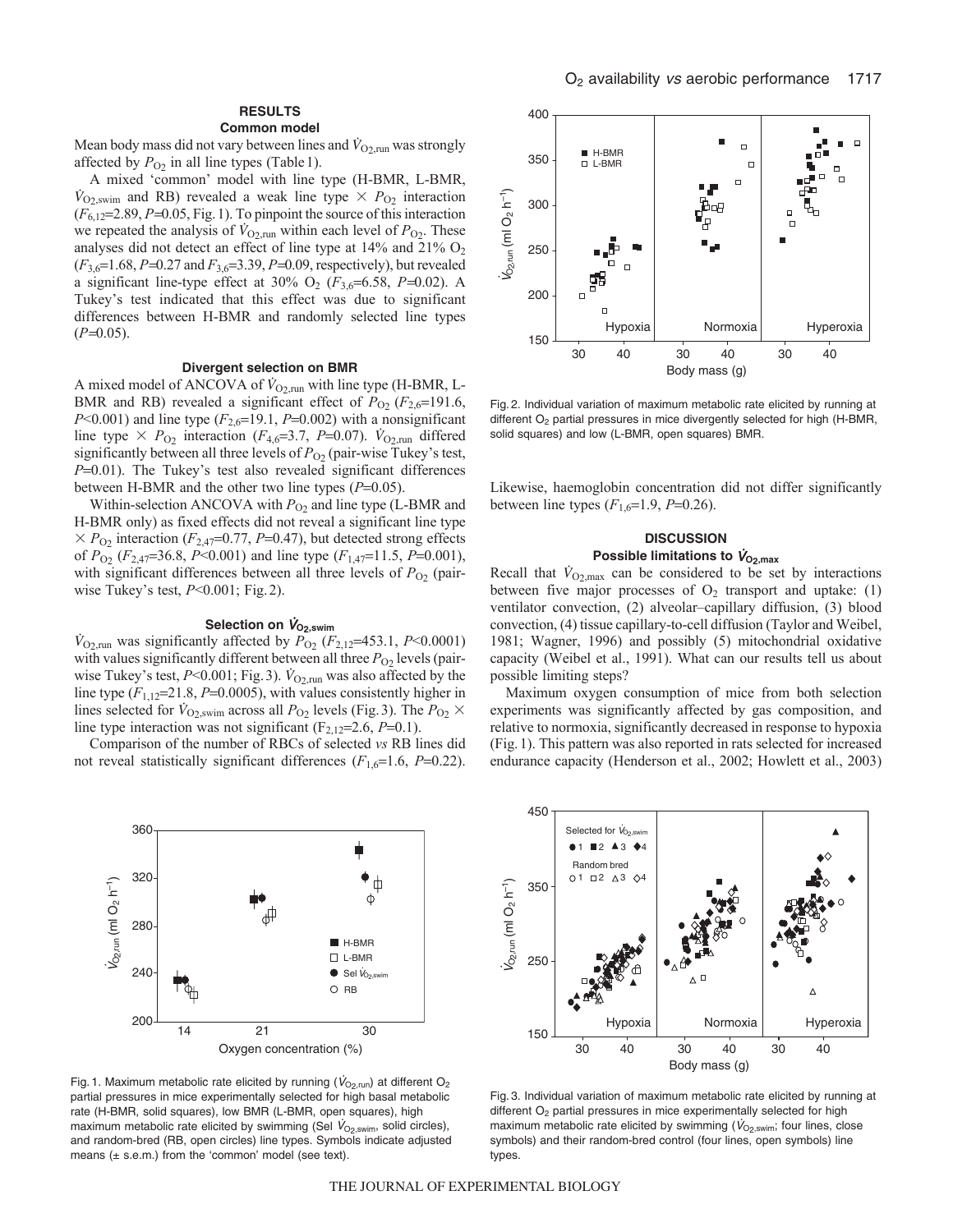and mice selected for high voluntary activity (Rezende et al., 2006a; Rezende et al., 2006b). The most straightforward interpretation of such an outcome is that decreased  $\dot{V}_{\text{O}_2,\text{run}}$  in hypoxia is due to limitations in  $O_2$  delivery in steps  $1-3$ , which is further supported by an increase of  $V_{O2,run}$  in hyperoxia. However, although in our experiment  $\dot{V}_{O_2,\text{run}}$  consistently increased in hyperoxia in both selected and randomly bred lines, there was no difference between normoxia and hyperoxia in the control lines of the selection on voluntary wheel running (Rezende et al., 2006a). Thus, responses to hypoxia were similar across different selection regimens, but differed in mice exposed to hyperoxic conditions. Interestingly, significant between-line differences at hyperoxia reported in our study suggest that peripheral oxidative capacity can substantially increase through selection on high BMR (Fig.1).

To identify which of the specific steps in the oxygen transport cascade are limiting oxygen delivery it is worth noting that in a previous study we demonstrated that in mice selected for increased  $\dot{V}_{\text{O}_2,\text{swim}}$  the level of  $\dot{V}_{\text{O}_2,\text{cold}}$  was at least 25% higher that  $\dot{V}_{\text{O}_2,\text{run}}$ ( $25\%$  for RB and  $26.7\%$  for selected lines) (Gębczyński and Konarzewski, 2009b). Likewise, it has been demonstrated that in lines of mice selected for high voluntary activity the  $\dot{V}_{\text{O2,max}}$  elicited by cold exposure was approximately 32% higher than that on the treadmill, with a similar mean increase for both selected (31.6% increase) and RB (32.4% increase) lines (Rezende et al., 2005). In contrast, in mice selected for divergent BMR,  $\dot{V}_{\text{O2,max}}$  elicited by cold (Książek et al., 2004) and noradrenaline injection (Gębczyński, 2008) did not differ from  $V_{O_2, \text{run}}$  in normoxic conditions (Gębczyński and Konarzewski, 2009a) (this study).

The main difference between oxygen delivery in cold  $(\dot{V}_{O2, cold})$ and exercise is the tissues where the  $O_2$  is used. In exercise most of the  $O_2$  is consumed in skeletal muscle (Mathieu et al., 1981), whereas during cold exposure  $\dot{V}_{\text{O2,cold}}$  largely reflects the extraction of  $\text{O}_2$  by brown adipose tissue (Zaninovich et al., 2003). That is, steps 1–3 are common to both exercise and thermogenesis, and yet, mice selected on  $V_{O2,swim}$  (Gębczyński and Konarzewski, 2009b) and voluntary activity (Rezende et al., 2005) are capable of delivering more oxygen under cold exposure. In other rodent species,  $\dot{V}_{O_2,\text{cold}}$  is also higher than  $V_{O2, run}$  [e.g. deer mice (Chappell, 1984; Hayes and Chappell, 1986); ground squirrels (Chappell and Bachman, 1995)]. This points to step 4 (tissue capillary-to-cell diffusion) as limiting  $\dot{V}_{O_2,\text{run}}$  in mice selected on  $\dot{V}_{O2,swim}$  and voluntary running (but not in mice selected on BMR, as their  $\dot{V}_{O2, \text{max}}$  elicited by exercise and thermogenesis did not differ). This view is further supported by results of studies on rats selected for divergent low- and high-endurance exercise capacity (Henderson et al., 2002; Howlet et al., 2003; Howlet et al., 2009; Gonzales et al., 2006). These studies demonstrated that the first structural and functional responses to selection enabling greater  $O<sub>2</sub>$ utilization in the high capacity runner line type were muscle adaptations that improved oxygen extraction, with little difference in O2 delivery capacity at the level of heart and lungs (Henderson et al., 2002; Howlett et al., 2003). In particular, at generation seven of selection (G7), increased muscle extraction was coupled with  $33\%$ between-line-type difference in skeletal muscle oxygen conductance (Howlett et al., 2003).

However, further selection on low- and high-endurance exercise capacity resulted in substantial differences in pulmonary function (Kirkton et al., 2009) and cardiac output (Gonzales et al., 2006). Howlett et al. therefore hypothesized that central factors (cardiovascular and/or pulmonary changes) could also become limiting during  $V_{O_2,\text{run}}$  (Howlett et al., 2009). In our mice, divergently selected on BMR, the probable role of lungs as the central limitation in oxygen delivery is supported by the lack of differences between

 $V_{\text{O2,max}}$  elicited by cold, noradrenaline injection and exercise (Książek et al., 2004; Gębczyński, 2008; Gębczyński and Konarzewski, 2009a). Pulmonary limits are particularly well documented in thoroughbred racehorses, in which maximal exercise results in hypercapnia, hypoxemia and, sometimes fatal, exercise-induced pulmonary haemorrhaging (West and Mathieu-Costello, 1995). However, studies on humans indicate that their ventilatory capacity is largely excessive and fully exploited only in the most elite endurance athletes (Lindstedt and Conley, 2001). Likewise, results of interspecific comparisons led Weibel and coworkers (Weibel et al., 1991) to the conclusion that the capacity of mammalian lung for oxygen uptake exceeds the normal demand and that they have a 'reserve capacity'. The excess capacity of lungs suggested by interspecific comparisons is difficult to reconcile with our results on mice divergently selected for BMR (and the above mentioned studies on rats), which indicate that limitations on ventilator capacity are context dependent.

Another possible limiting step of the oxygen delivery cascade is cardiac output (Mitchell et al., 1958; Liguzinski and Korzeniewski, 2007). Heart size/mass has often been used as a predictor of cardiac output and ultimately  $\dot{V}_{O2, \text{max}}$  (Bishop, 1997; Richardson et al., 1999a; Chen et al., 2001; Hussain et al., 2001). All else being equal, heart mass should be closely correlated with stroke volume (Karas et al., 1987; Bishop, 1997) and therefore, can be considered as a significant predictor of the heart's pumping capacity. Moreover, the highly significant positive correlation between  $\dot{V}_{\text{O2,max}}$  of mice selected for high voluntary activity and ventricle mass at different oxygen concentrations (Rezende et al., 2006b) suggest that cardiac output is indeed an important factor in determining individual differences in  $\dot{V}_{\text{O}_2,\text{max}}$ .

However, the possibility of cardiac output acting as a limiting step does not square with our earlier studies of divergent selection on BMR that resulted in a significantly increased heart mass in the H-BMR line type (Książek et al., 2004; Gębczyński, 2008; Gębczyński and



Fig. 4. The relationship between heart and body mass in strains of mice subjected to artificial selection experiments: closed square, H-BMR; open square, L-BMR [means of values from Książek et al., Brzęk et al. and Gębczyński (Książek et al., 2004; Brzęk et al., 2007; Gębczyński, 2008)]; open circle, mice selected for  $V_{\text{O}_2,\text{swim}}$ ; closed circle, randomly bred (Gębczyński and Konarzewski, 2009b); closed triangles, mice of SWR/J strain (1), C57BL/6 strain (2), HRS/J strain (3), A/J strain (4), DBA/2 strain (5), AKR/J (6) (Konarzewski and Diamond, 1995), DBA/2 strain (7), C57BL/6 strain (8), C57BL/6(WW) strain (9) (Vaanholt et al., 2009), wildtype mice (10) (Luptak et al., 2007), SW strain (11) (Zhao and Cao, 2009). Dashed lines indicate 0.95 confidence limits.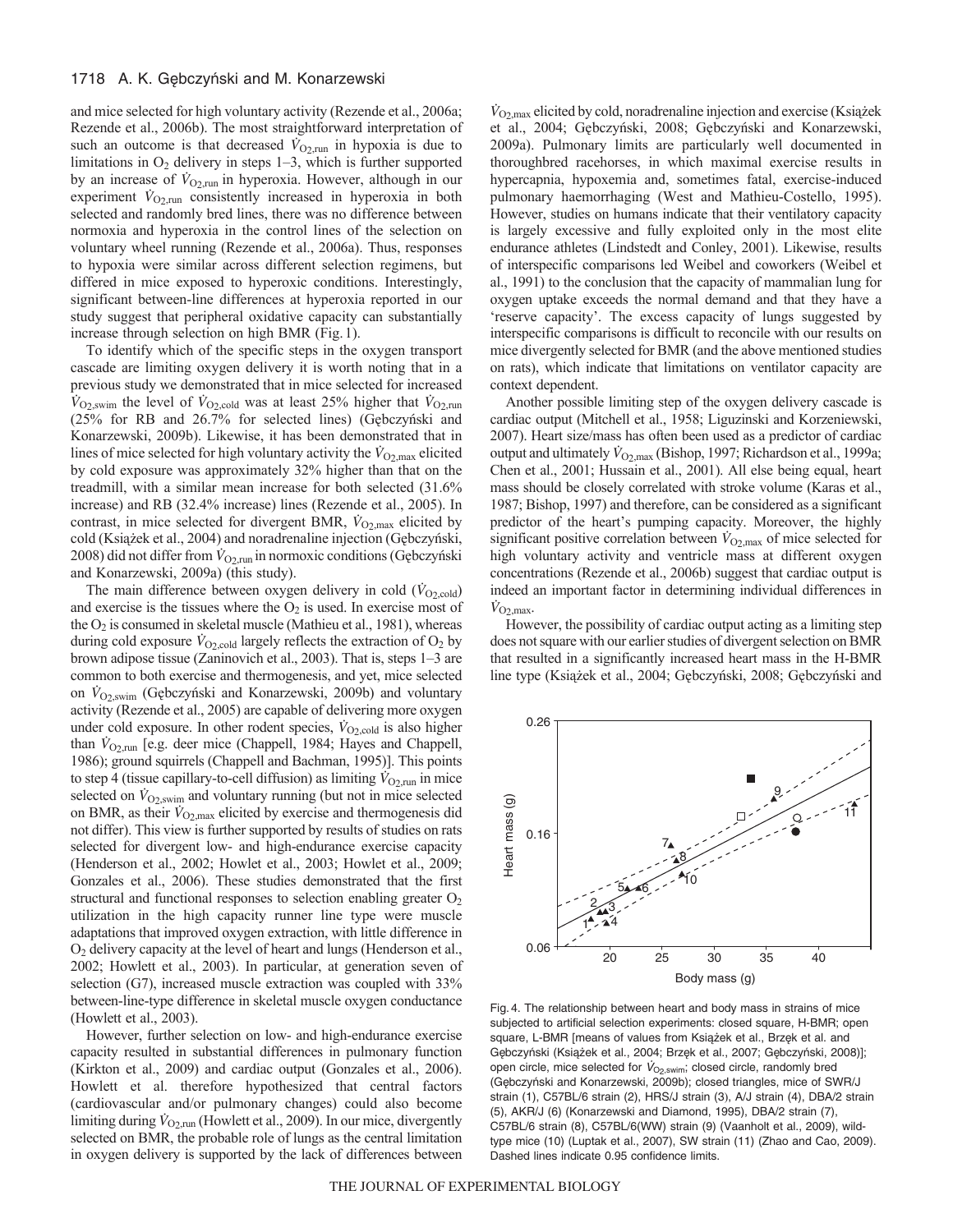Konarzewski, 2009b), but this did not provide any compensation compared with the L-BMR line type and RB lines under hypoxic conditions (Fig.1). To put this finding in an even broader context, we plotted literature data on heart masses *vs* body masses of mice subjected to different selection regimens (Fig.4), which confirms an exceptionally high heart mass of H-BMR mice. The question then rises of why selection on high BMR resulted in increased cardiac output, which after all, may indicate central limitation on  $\dot{V}_{O2, \text{max}}$ . We suggest that the increased heart mass of H-BMR mice is part of an indirect response to selection resulting in enlarged metabolically active internal organs (liver, small intestine and kidneys in addition to the heart), whose metabolism accounts for a significant proportion of BMR (Konarzewski and Diamond, 1995; Książek et al., 2004; Gębczyński and Konarzewski, 2009a). However, an increase of mass of those organs did not result in a correlated increase in  $\dot{V}_{\text{O2,max}}$  elicited by cold or exercise (Gębczyński and Konarzewski, 2009a). Thus, it is unsurprising that in this study we did not observe any compensation in  $V_{\text{O}_2,\text{run}}$  of H-BMR mice in hypoxia.

Selection for high  $\dot{V}_{O2, \text{swim}}$  also resulted in an increased heart mass, albeit not that conspicuous as in the case of H-BMR mice (Fig.4) (Gębczyński, 2008; Gębczyński and Konarzewski, 2009b). Larger cardiac output delivered by the heavier hearts of mice selected on  $V_{\text{O2,swim}}$  is in agreement with their high  $V_{\text{O2,cold}}$ , but does not necessarily result in the compensation of  $V_{\text{O}_2,\text{run}}$  in hypoxia (Fig. 1) if the latter is limited peripherally in this line type. However, the lack of compensation of  $V_{O2,run}$  of H-BMR mice in hypoxia may be due to pulmonary limits suggested by comparable  $\dot{V}_{\text{O2,max}}$ elicited by cold, noradrenaline injection and  $\dot{V}_{O_2, \text{run}}$  (Książek et al., 2004; Gębczyński, 2008; Gębczyński and Konarzewski, 2009a).

Apart from the pumping capacity of the heart, the key step in oxygen transport is convection through blood, which depends on both cardiac output and blood oxygen capacity. Recently, Kolb et al. showed that administration of an erythropoietin (EPO) analogue significantly increased  $\dot{V}_{\text{O2,max}}$  by ~5% in mice selected on voluntary wheel running, with no dose  $\times$  line type interaction (Kolb et al., 2010). This increase was presumably the result of higher blood haemoglobin content after EPO treatment. It is important to note in this context, that the line type selected on high BMR studied here is characterized by 30% smaller RBCs than low BMR mice. Nevertheless, both line types have a similar haematocrit (E. Bonda-Ostaszewska and S. Maciak, personal communication). Smaller and more numerous RBC should result in higher erythrocyte total surface area, which suggests more effective  $O_2$  blood convection in H-BMR mice. Despite this,  $\dot{V}_{O2,run}$  of H- and L-BMR line types did not differ. In contrast,  $\dot{V}_{\text{O}_2,\text{run}}$  of mice selected on high  $\dot{V}_{\text{O}_2,\text{swim}}$  is consistently higher than that of RB mice (Fig.1), despite the lack of betweenline-type differences in RBC and haemoglobin concentration. Clearly, variation of blood parameters in mice of our two selections is not consistently associated with differences in  $\dot{V}_{\text{O}_2,\text{run}}$ .

### **Is a response to selection on metabolic capacities symmorphothic**

If responses to artificial selection on traits related to  $V_{\text{O2,max}}$  are symmorphotic, one would expect effects of  $P_{\text{O}_2}$  on  $\dot{V}_{\text{O}_2,\text{max}}$  to be independent of selection regimens, and differences between line types would remain constant across different air compositions. This is because according to the principle of symmorphosis, all traits related to the  $V_{\text{O}_2,\text{max}}$  should evolve in concert, so that none of them would become a limiting (or excessive) step in oxygen delivery and utilization cascades. In the case of our study, this would manifest itself as the lack of line type  $\times P_{O_2}$  interaction and was rejected in a 'common' model. Overall, our results suggest that the effect of  $P_{\text{O}_2}$  on  $\dot{V}_{\text{O}_2,\text{run}}$  was selection-history-dependent only for hyperoxia (Fig.1), as in mice selected for high voluntary wheel running (Rezende et al., 2005). Interestingly, unlike in our selection on  $V_{\text{O}_2,\text{swim}}$ , in which hyperoxia elicited increased  $V_{\text{O}_2,\text{run}}$  in RB lines (Fig. 1),  $V_{O2, \text{run}}$  elicited by normoxia and hyperoxia in the RB lines of Rezende et al.'s (Rezende et al., 2005) study did not differ. These contrasting responses of RB lines are also not in agreement with the notion of common symmorphotic design, as one would expect that increased  $P_{\text{O}_2}$  would not affect  $\dot{V}_{\text{O}_2,\text{max}}$  if cellular oxidative capacity was symmorphotic with normoxic delivery rates.

In summary, the apparently 'symmorphotic' consistent response of mice of all three selections to hypoxia and normoxia contrasts with their responses to hyperoxia and higher  $\dot{V}_{\text{O2,max}}$  elicited by cold or after administration of EPO (Kolb et al., 2010). Thus, even though whole-organism  $\dot{V}_{O2, \text{max}}$  must be physiologically constrained, the limitations are clearly context dependent (and probably species dependent as well), which makes the experimental search for generalizations about a possible symmorphotic nature of oxygen transport mechanisms a questionable effort.

### **LIST OF ABBREVIATIONS**

| <b>BMR</b>                                             | basal metabolic rate                                                     |
|--------------------------------------------------------|--------------------------------------------------------------------------|
| H-BMR, L-BMR                                           | mice selected for high and low BMR, respectively                         |
| $He-O2$                                                | helium-oxygen atmosphere                                                 |
| $P_{O2}$                                               | oxygen partial pressure                                                  |
| $\dot{V}_{\text{O2,max}}$                              | maximum oxygen consumption                                               |
| $\dot{V}_{\text{O2,swim}}$ , $\dot{V}_{\text{O2,run}}$ | $\dot{V}_{O2 \text{ max}}$ elicited by swimming or running, respectively |

#### **ACKNOWLEDGEMENTS**

We are greatly indebted to B. Lewonczuk, M. Lewoc and S. Plonowski for their skilful technical assistance in carrying out our experiments. We would like to thank Mark Chappell, Pawel Koteja and an anonymous reviewer for valuable comments.

#### **REFERENCES**

- **Bartholomew, G. A., Vleck, D. and Vleck, C. M.** (1981). Instantaneous measurements of oxygen consumption during preflight warm-up and postflight cooling in sphinged and saturnid moths. J. Exp. Biol. **90**, 17-32.
- **Bishop, C. M.** (1997). Heart mass and the maximum cardiac output of birds and mammals: implications for estimating the maximum aerobic power input of flying animals. Philos. Trans. R. Soc. Lond. B **352**, 447-456.
- Brzęk, P., Bielawska, K., Książek, A. and Konarzewski, M. (2007). Anatomic and molecular correlates of divergent selection for basal metabolic rate in laboratory mice. Physiol. Biochem. Zool. **80**, 401-499.
- **Chappell, M. A.** (1984). Maximum oxygen consumption during exercise and cold
- exposure in deer mice, Peromyscus maniculatus. Respir. Physiol. **55**, 367-377. **Chappell, M. A. and Bachman, G. C.** (1995). Aerobic performance in Belding's ground squirrels (Spermophilus beldingi): variance, ontogeny, and the aerobic capacity model of endothermy. Physiol. Zool. **68**, 421-442.
- **Chen, J., Feller, G. M., Barbato, J. C., Periyasami, S., Xie, Z. J., Koch, L. G., Shapiro, J. I. and Britton, S. L.** (2001). Cardiac performance in inbred rat genetic
- models of low and high running capacity. J. Physiol. **535**, 611-617. **Garland, T., Jr and Rose, M. R.** (2009). Experimental Evolution: Concepts, Methods, and Applications of Selection Experiments. Berkeley, CA: University of California **Press**
- **Garland, T., Jr, Kelly, S. A., Malisch, J. L., Kolb, E. M., Hannon, R. M., Keeney, B. K., Van Cleave, S. L. and Middleton, K. M.** (2010). How to run far: multiple solutions and sex-specific responses to selective breeding for high voluntary activity levels. Proc. Biol. Sci. **278**, 574-581.
- Gębczyński, A. K. (2008). Nonshivering thermogenesis capacity versus basal metabolic rate in laboratory mice. J. Therm. Biol. **33**, 250-254.
- Gębczyński, A. K. and Konarzewski, M. (2009a). Locomotor activity of mice divergently selected for basal metabolic rate: a test of hypotheses on the evolution of endothermy. J. Evol. Biol. **22**, 1212-1220.
- **Gebczynski, A. K. and Konarzewski, M.** (2009b). Metabolic correlates of selection on aerobic capacity in laboratory mice: a test of the model for the evolution of endothermy. J. Exp. Biol. **212**, 2872-2878.
- **Gonzales, N. C., Kirkton, D. S., Howlett, R. A., Britton, S. L., Koch, L. G., Wagner, H. E. and Wagner, P. D.** (2006). Continued divergence in  $V_{O_2, max}$  of rats artificially selected for running endurance is mediated by greater convective blood  $O<sub>2</sub>$  delivery. J. Appl. Physiol. **101**, 1288-1296.
- **Hayes, J. P. and Chappell, M. A.** (1986). Effects of cold acclimation on maximum oxygen consumption during cold exposure and treadmill exercise in deer mice, Peromyscus maniculatus. Physiol. Zool. **59**, 473-481.
- **Henderson, K. K., Wagner, H., Favret, F., Britton, S. L., Koch, L. G., Wagner, P. D.** and Gonzalez, N. C. (2002). Determinants of maximal O<sub>2</sub> uptake in rats selectively bred for endurance running capacity. J. Appl. Physiol. **93**, 1265-1274.